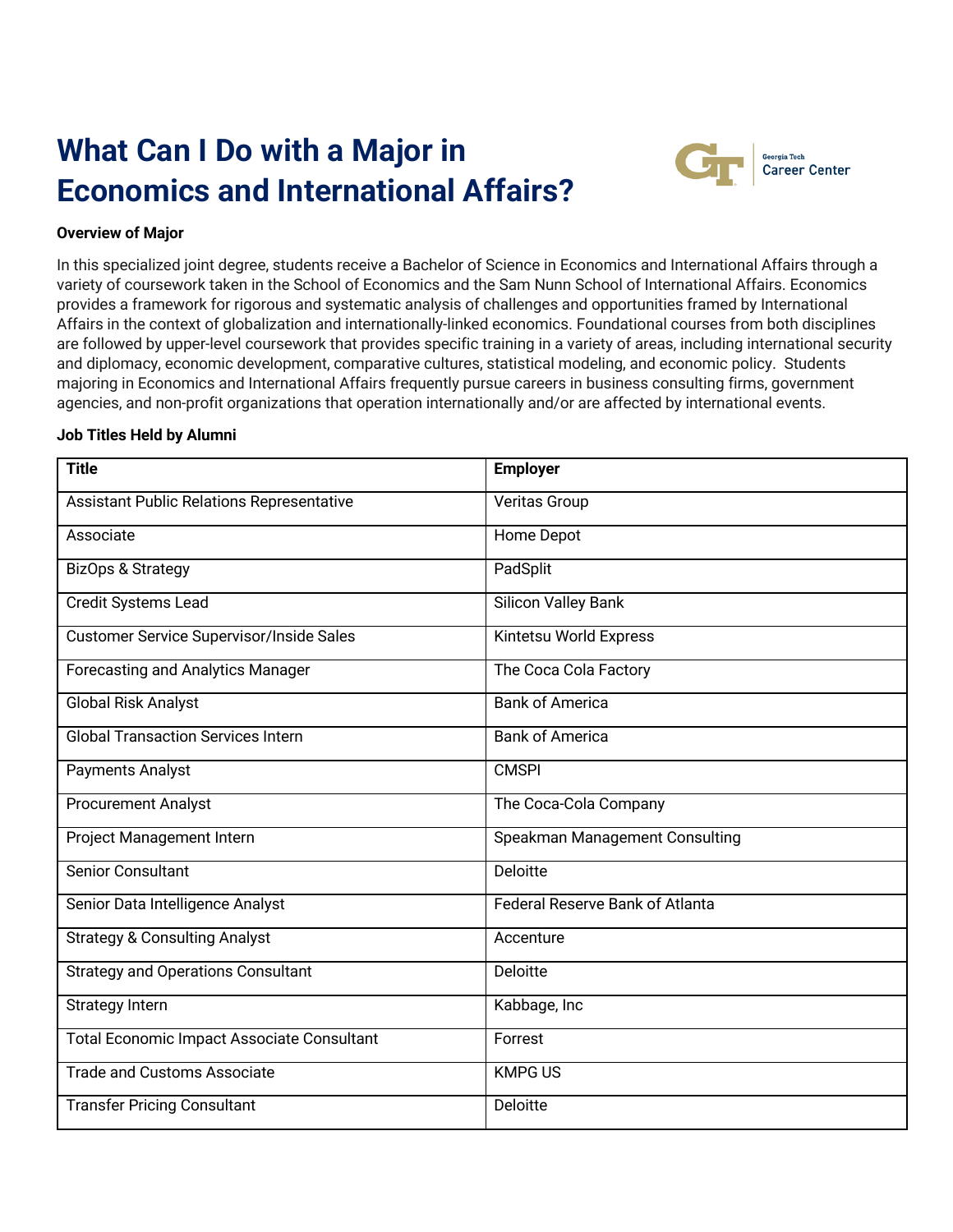## **Common Career Areas**

| Area/Industry              | Path                              | <b>Employers</b>                                  |
|----------------------------|-----------------------------------|---------------------------------------------------|
| <b>Banking and Finance</b> | Financial analysis                | <b>Corporate Finance Departments</b>              |
|                            | <b>Commercial banking</b>         | <b>Banks</b>                                      |
|                            | Retail banking                    | <b>Credit Unions</b>                              |
|                            | Consumer banking                  | <b>Wholesale Lenders</b>                          |
|                            | Credit analysis                   | <b>Housing Lenders</b>                            |
|                            | <b>Market Research Analysis</b>   | <b>Federal Reserve Banks</b>                      |
|                            | <b>Investment Banking</b>         |                                                   |
|                            |                                   |                                                   |
| Communications             | Foreign News Correspondence       | Foreign News Agencies                             |
|                            | <b>International Broadcasting</b> | <b>Television Networks</b>                        |
|                            | Reporting                         | <b>Large Circulation Newspapers</b>               |
|                            | Editorial/Column writing          | Wire services                                     |
|                            | Investigative Journalism          | <b>Trade Newspapers</b>                           |
|                            |                                   | <b>Online Publishers</b>                          |
|                            |                                   |                                                   |
| Economics                  | Micro                             | <b>Research Firms</b>                             |
|                            | Macro                             | <b>Think Tanks</b>                                |
|                            | Financial                         | Private corporations in a variety of              |
|                            | International                     | industries:                                       |
|                            | Industrial Organizational         | Retail<br>Transportation                          |
|                            | Demographic or Labor              | Healthcare<br>Tourism                             |
|                            | Natural Resource and              |                                                   |
|                            | Environmental                     | <b>Federal Government</b>                         |
|                            | <b>Public Finance</b>             | <b>Consumer Goods Manufacturing Firms</b>         |
|                            | Econometrics                      | Non-Profits and Non-Governmental<br>Organizations |
|                            | <b>Business</b>                   |                                                   |
|                            |                                   |                                                   |
| Insurance                  | <b>Sales</b>                      | <b>Insurance Firms</b>                            |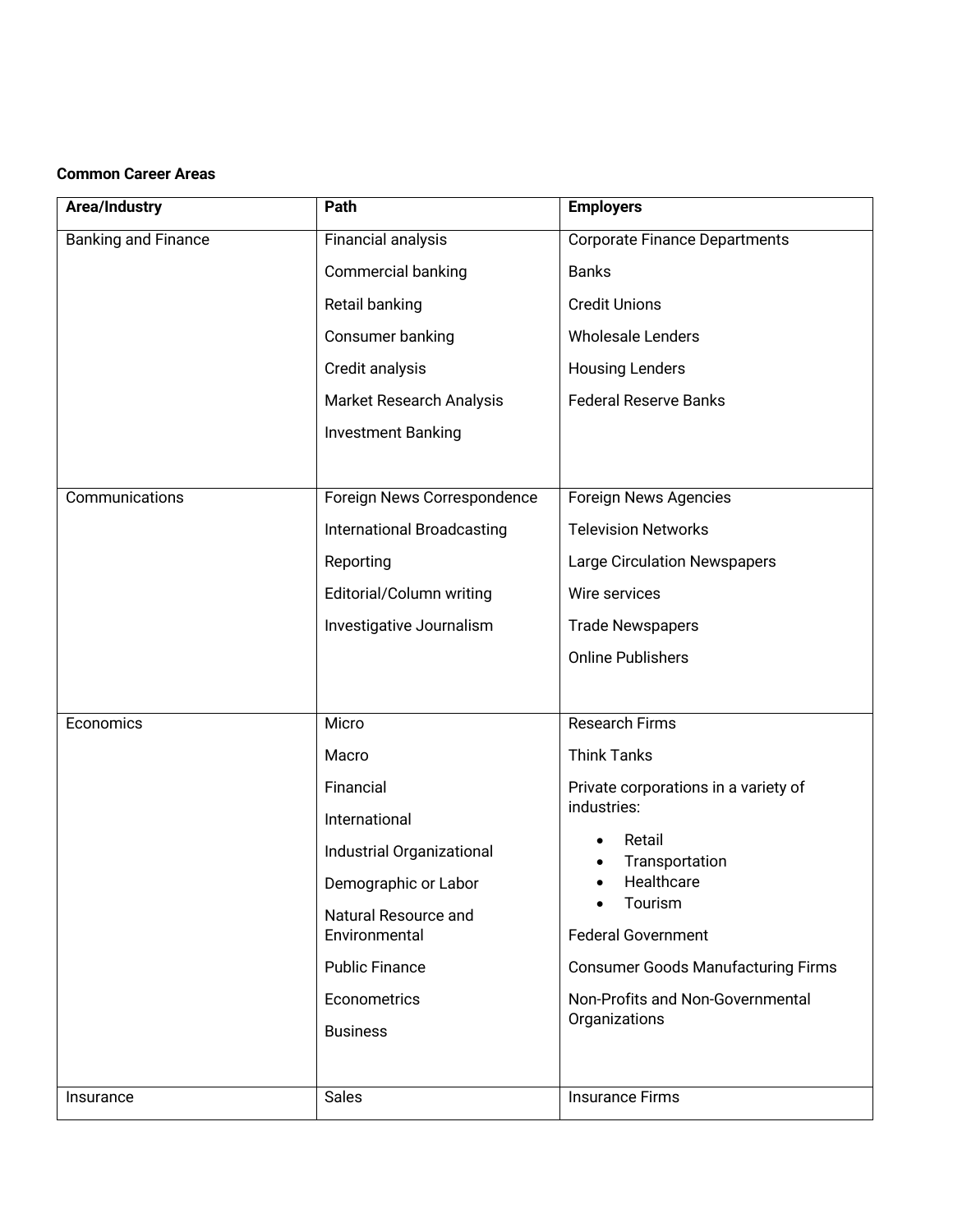|                                | Claims                           | <b>Insurance Brokers</b>                     |
|--------------------------------|----------------------------------|----------------------------------------------|
|                                | Underwriting                     |                                              |
|                                | Risk Management                  |                                              |
|                                | Asset Management                 |                                              |
|                                | Loss Control                     |                                              |
|                                |                                  |                                              |
| <b>International Business</b>  | Management                       | International Companies:                     |
|                                | <b>Human Resources</b>           | Foreign firms operating in the U.S.          |
|                                | <b>Labor Relations</b>           | U.S. firms operating in foreign<br>countries |
|                                | <b>Banking and Finance</b>       | Domestic and Foreign Corporations            |
|                                | Economics                        | <b>Multinational Service Firms</b>           |
|                                | International Development        | <b>Global Small and Medium Enterprises</b>   |
|                                | Product management               | Domestic and Foreign Financial               |
|                                | <b>Supply Chain Management</b>   | Institutions                                 |
|                                | <b>Healthcare Administration</b> |                                              |
|                                | Importing/Exporting              |                                              |
|                                | <b>Customer Service</b>          |                                              |
|                                | Consulting                       |                                              |
|                                |                                  |                                              |
| International Public Law       | Economic Law                     | <b>Federal Government</b>                    |
|                                | Trade and Investment Law         | Agency                                       |
|                                | <b>Commercial Arbitration</b>    | Law Firms with an International Practice     |
|                                | <b>Criminal Law</b>              | <b>Overseas Law Firms</b>                    |
|                                |                                  | Corporations                                 |
|                                |                                  | Non-Governmental Organizations               |
|                                |                                  | <b>Consulting Firms</b>                      |
|                                |                                  |                                              |
| <b>International Relations</b> | Diplomacy                        | <b>United Nations</b>                        |
|                                | Peacekeeping                     | <b>Relief Agencies</b>                       |
|                                | Foreign Affairs                  | <b>Religious Organizations</b>               |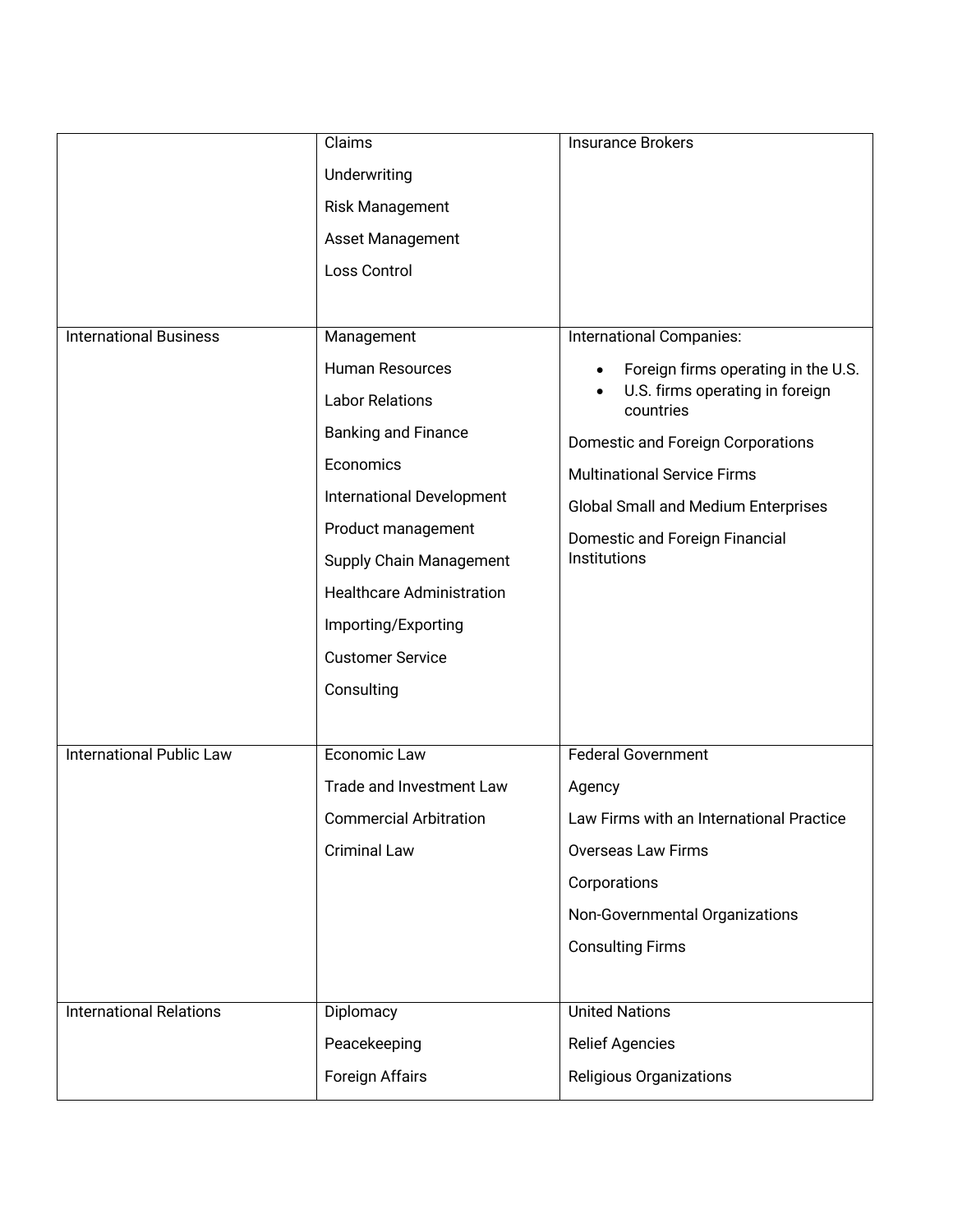|                        | Program Administration            | <b>Educational Institutions</b>          |
|------------------------|-----------------------------------|------------------------------------------|
|                        | <b>Community Development</b>      | <b>Consulting Firms</b>                  |
|                        | <b>Policy Making and Analysis</b> | <b>Research Institutes</b>               |
|                        |                                   | <b>Federal Government</b>                |
|                        |                                   |                                          |
| Law                    | Law assistance                    | Law firms                                |
|                        | Prosecution                       | <b>State and Local Government</b>        |
|                        | Defense                           | Corporations                             |
|                        | Contractual                       | <b>Public Interest Organizations</b>     |
|                        | Corporate                         |                                          |
|                        | Non-Profit or Public Interest     |                                          |
|                        |                                   |                                          |
| Management             | Entry-level/Management-Trainee    | <b>Retail Stores</b>                     |
|                        | <b>Project Management</b>         | <b>Restaurants</b>                       |
|                        | <b>Information Management</b>     | Service providers                        |
|                        | <b>Operations Management</b>      | Healthcare Organizations and Hospitals   |
|                        |                                   | Local, State, and Federal Government     |
|                        |                                   | Non-Profit Organizations                 |
|                        |                                   | Self-Employed                            |
|                        |                                   | Manufacturers                            |
|                        |                                   | Software and Technology Companies        |
|                        |                                   |                                          |
| <b>Sales</b>           | <b>Industrial Sales</b>           | For-Profit and Non-Profit Organizations  |
|                        | <b>Consumer Product Sales</b>     | <b>Product and Service Organizations</b> |
|                        | <b>Financial Services Sales</b>   | <b>Manufacturers</b>                     |
|                        | <b>Services Sales</b>             | <b>Financial Companies</b>               |
|                        |                                   | Insurance Companies                      |
|                        |                                   |                                          |
| <b>Social Services</b> | <b>Human Services Provision</b>   | <b>United Nations</b>                    |
|                        | <b>Public Health</b>              | <b>Federal Government</b>                |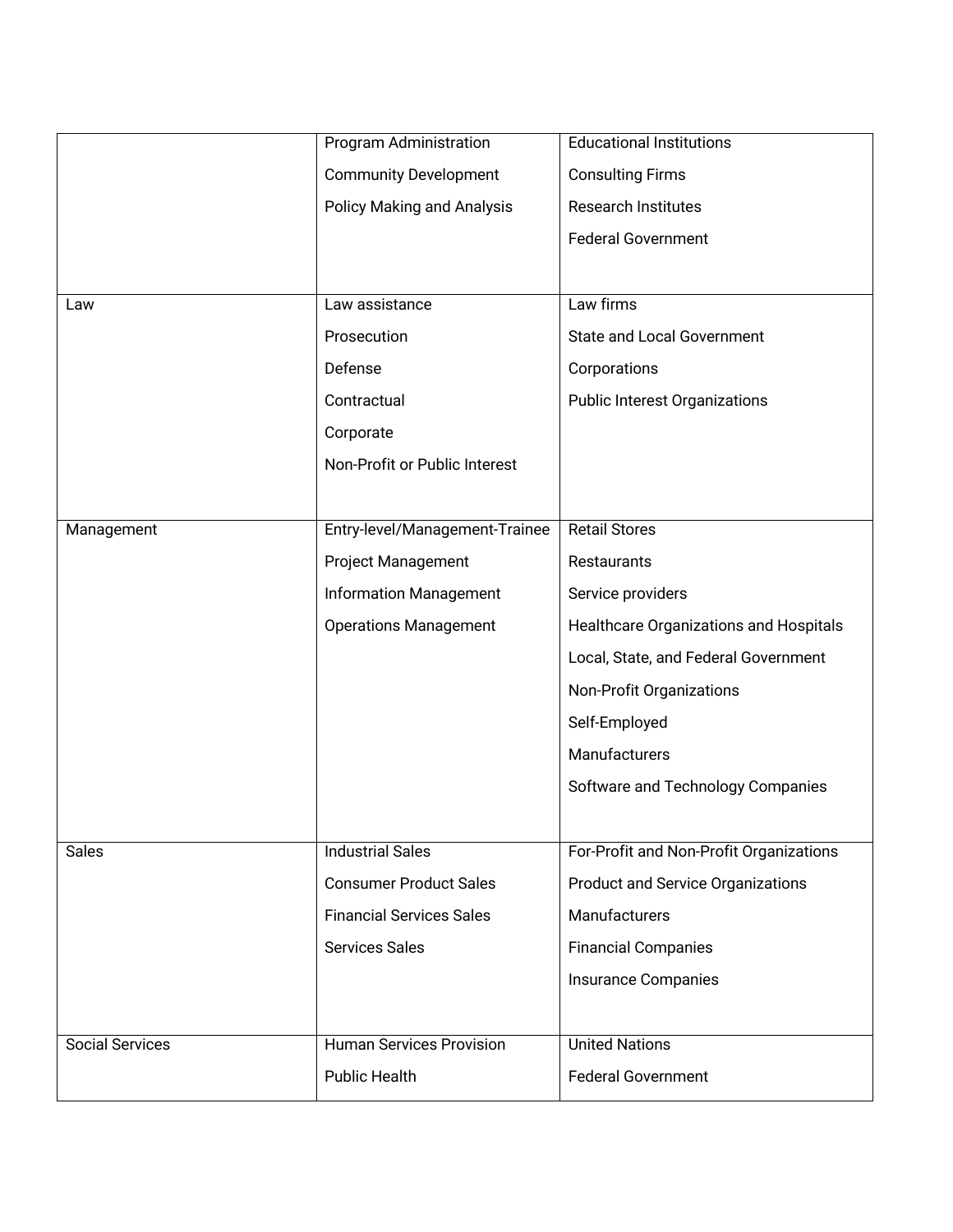|                           | Disaster/Disease Relief<br><b>Economic Development</b><br><b>Community Development</b>                                                                                                                          | <b>Private Voluntary Organizations</b><br><b>Humanitarian Services</b><br>Religious Organizations<br><b>Relief Agencies</b>                                                                         |
|---------------------------|-----------------------------------------------------------------------------------------------------------------------------------------------------------------------------------------------------------------|-----------------------------------------------------------------------------------------------------------------------------------------------------------------------------------------------------|
| <b>Travel and Tourism</b> | <b>International Airline Services</b><br><b>Booking and Reservations</b><br><b>Travel Services/Guidance</b><br>Ecotourism<br><b>Convention and Visitors'</b><br><b>Bureaus</b><br>Transportation<br>Hospitality | Tour and Excursion Companies<br><b>Travel Agencies</b><br>Lodging: Hotels/Motels, Resorts,<br><b>Timeshares</b><br><b>Property Management Companies</b><br>Airlines/Airports<br><b>Cruise Lines</b> |

## **Student Organizations**

- Economics Club https://gatech.campuslabs.com/engage/organization/economics-club
- Georgia Tech Organizations https://gatech.campuslabs.com/engage/organizations
- North Avenue Review https://northavereview.com/
- Student Government Association https://www.sga.gatech.edu
- Turning Point USA https://gatech.campuslabs.com/engage/organization/tpusa

#### **Campus Resources**

- Career Center- https://career.gatech.edu/
- Office of Minority Education & Development-https://omed.gatech.edu/
- Office of International Education- https://oie.gatech.edu/
- Office of Undergraduate Research http://www.undergradresearch.gatech.edu/
- Pre-Graduate and Pre- Professional Advising- http://www.prehealth.gatech.edu/pre-health-advising-welcome
- Student Activities- https://www.gatech.edu/life/student-activities
- Disability Resource Center https://disabilityservices.gatech.edu/